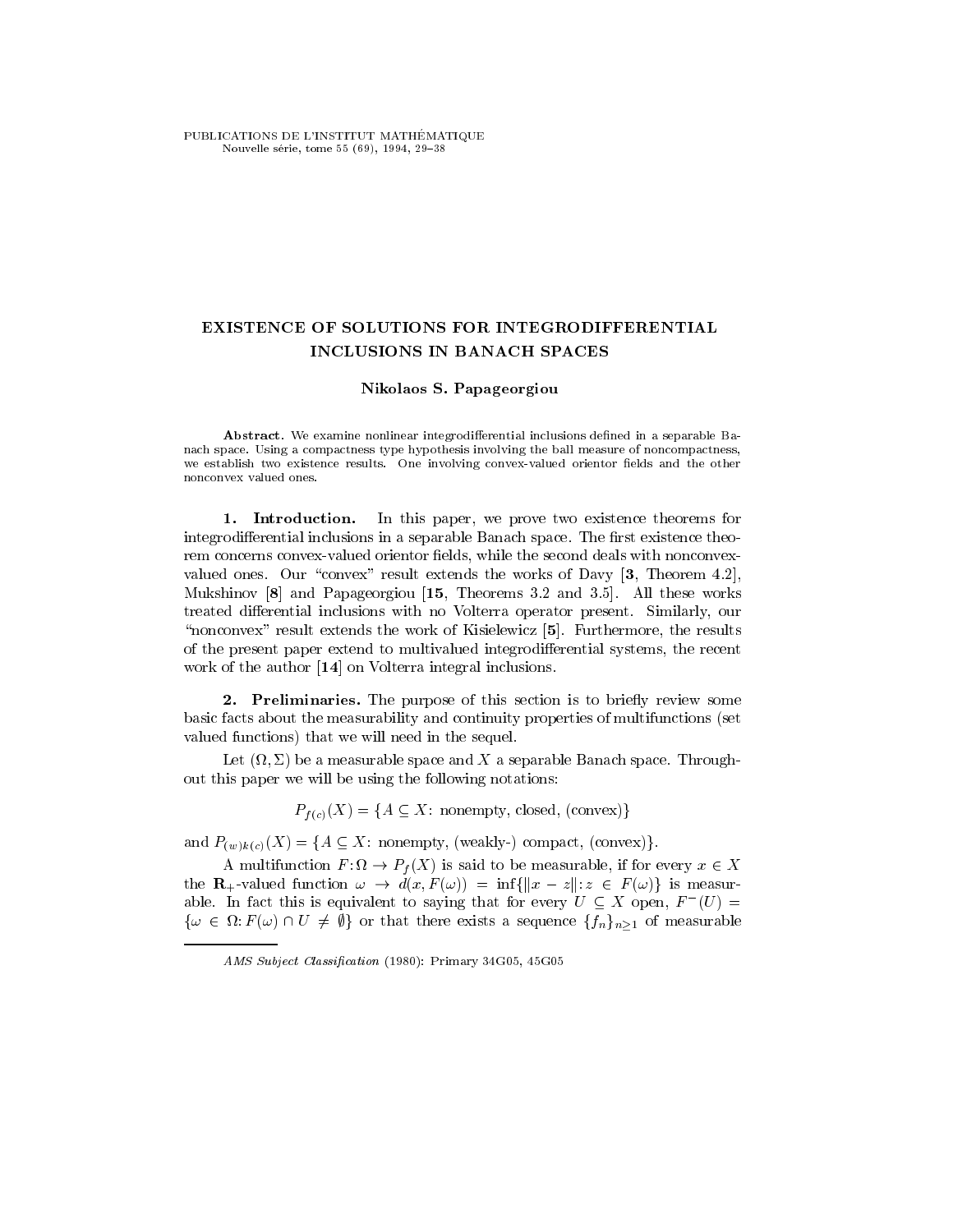functions  $f_n: \Omega \to \Lambda$  such that  $F(\omega) = \{f_n(\omega)\}_{n \geq 1}$  for all  $\omega \in \Omega$ . A multifunction  $F : M \to Z^- \setminus \{ \psi \}$  is said to be weakly (or scalarly) measurable, if for every  $x \in A$ its support function  $\omega \to \sigma(x^-, F(\omega)) = \sup\{(x^-, x): x \in F(\omega)\}\)$  is measurable. It is clear that for  $P_f(X)$ -valued multifunctions measurability implies weak measurability (just observe that for every  $x \in A$ ,  $\sigma(x, f(\omega)) = \sup_{n \ge 1} (x, f_n(\omega))$ , where  $f_n: \mathcal{U} \to \Lambda$  are measurable functions such that  $F(\omega) = \{f_n(\omega)\}_{n>1}$  for all  $\omega \in \mathcal{U}$ . The converse is true if there is a  $\sigma$ -finite measure  $\mu(\cdot)$  defined on  $\Sigma$ ,  $\Sigma$  is  $\mu$ -complete and  $F$  ( ) is  $F_{wkc}(X)$ -valued. For a multifunction  $F : \Omega \to Z^+ \setminus \{ \psi \}$ , the graph of  $F$  ( ) is defined by  $\text{Gir } f = \{(\omega, x) \in M \times \Lambda : x \in F(\omega)\}\$ . We say that  $F(\cdot)$  is graph measurable, if GrF  $\in$   $\triangle$   $\times$   $B(\Lambda)$ , with  $B(\Lambda)$  being the Borel  $\sigma$ -neid of  $\Lambda$ . For  $P_f(X)$ -valued multifunctions measurability implies graph measurability. Indeed let  $f_n: \Omega \to \Lambda$ ,  $n \geq 1$  be a sequence of measurable maps such that  $F(\omega) = \{f_n(\omega)\}_{n \geq 1}$ for all  $\omega \in \Omega$  and note that  $\mathrm{Gr} F = \{(\omega, x) \in \Omega \times X : d(x, F(\omega)) = 0\}$ . But  $d(x, F(\omega)) = \inf_{n>1} ||x - f_n(\omega)||$  and for each  $n \geq 1$ ,  $(\omega, x) \to ||x - f_n(\omega)||$  is measur-1 be a sequence of measurable maps such that  $F(\omega) = \{f_n(\omega)\}_{n \ge 1}$ <br>and note that  $\text{Gr}F = \{(\omega, x) \in \Omega \times X : d(x, F(\omega)) = 0\}$ . But  $n > 1$ ,  $|x - f_n(\omega)|$  and for each  $n \ge 1$ ,  $(\omega, x) \to ||x - f_n(\omega)||$  is measurfor all  $\omega \in \Omega$  and note that  $\mathrm{Gr} F = \{(\omega, x) \in \Omega \times X : d(x, F(\omega)) = 0\}$ . But  $d(x, F(\omega)) = \inf_{n \ge 1} ||x - f_n(\omega)||$  and for each  $n \ge 1$ ,  $(\omega, x) \to ||x - f_n(\omega)||$  is measurable in  $\omega$ , continuous in x (i.e. a Caratheodory function), hence  $(\omega$ is jointly measurable  $\Rightarrow$   $(\omega, x) \rightarrow a(x, F(\omega)) = \min_{n \geq 1} ||x - f_n(\omega)||$  is jointly measurable  $\Rightarrow$  Gir  $\in$   $\vartriangle$   $\times$   $B(\varLambda)$ . Again the converse is true if there is a  $\sigma$ -finite measure  $\mu(\cdot)$  defined on  $\Sigma$  and  $\Sigma$  is  $\mu$ -complete. For more details we refer to Wagner [18].

Now suppose that  $(x, 2, \mu)$  is a finite measure space and  $F: \mathcal{U} \to \mathcal{Z}^+ \setminus \{\psi\}$  a multifunction. By  $S_F$  we will denote the set of integrable selectors of  $F(\cdot)$ ; i.e.  $S_F =$  $\{f \in L^*(\Lambda): f(\omega) \in F(\omega) \mu$  -a.e. Finis set may be empty. For a graph measurable multifunction. By  $S_F^1$  we will denote the set of integrable selectors of  $F(\cdot)$ ; i.e.  $S_F^1 = \{f \in L^1(X): f(\omega) \in F(\omega)\mu$ -a.e.}. This set may be empty. For a graph measurable multifunction, it is nonempty if and only if  $\omega \to \$ multifunction, it is nonempty if and only if  $\omega \to \inf\{||z||: z \in F(\omega)\}\in L^1_+$ . This  $\{f \in L^1(X): f(\omega) \in F(\omega)\mu$ -a.e.}. This set may be empty. For a graph measurable multifunction, it is nonempty if and only if  $\omega \to \inf\{\|z\|: z \in F(\omega)\} \in L^1_+$ . This is the case if  $\omega \to |F(\omega)| = \sup\{\|z\|: z \in F(\omega)\} \in L^1_+$  and such a called  $\;$  integrably bounded. For a graph measurable multifunction  $S_F^{\;r}$  is closed in  $L^*(X)$  if and only if  $F()$  is  $P_f(X)$ -valued, and is convex if and only if  $F()$  is convex valued. Also the set  $S_F$  is decomposable, in the sense that if  $J_1, J_2 \in S_F$ and  $A \in \Sigma$ ,  $f = \chi_A f_1 + \chi_{A^c} f_2 \in S_F^1$ . For further details we refer to [12 ] and [13]. Using the set  $S_F$ , we can define a set valued integral for  $F(\cdot)$  by setting

$$
\int_{\Omega} f(\omega) d\mu(\omega) = \left\{ \int_{\Omega} f(\omega) d\mu(\omega) : f \in S_F^1 \right\}.
$$

The vector valued integrals involved in this definition are understood in the sense of Bochner. A detailed study of this set valued integral can be found in Kandilakis-Papageorgiou [4].

Next let  $Y, Z$  be Hausdorn topological spaces and  $F: Y \to Z^- \setminus \{ \psi \}$ . We say that  $F(\cdot)$  is upper semicontinuous (u.s.c.) (resp. lower semicontinuos (l.s.c.)), if for every  $U \subseteq Z$  open, the set  $F^+(U) = \{y \in Y : F(y) \subseteq U\}$  (resp.  $F^-(U) =$  $\{y \in Y : F(y) \cap U \neq \emptyset\}$  is open in Y. If  $F()$  is both u.s.c. and l.s.c., then we say that  $F(\cdot)$  is continuous. In fact continuity is equivalent to saying that  $F: Y \to Z^- \setminus \{ \psi \}$  is continuous from Y into  $Z^- \setminus \{ \psi \}$  the latter equipped with the Vietoris topology. If Z is a metric space, on  $P_f(Z)$  we can define a generalized metric, known in the literature as the Hausdorff metric, by setting  $h(A, B)$  =  $\max[\sup_{a\in A} d(a, B), \sup_{b\in B} d(b, A)].$  The metric space  $(P_f(Z), h)$  is complete if Z is complete. A multifunction  $F: Y \to P_f(Z)$  is said to be Hausdorff continuous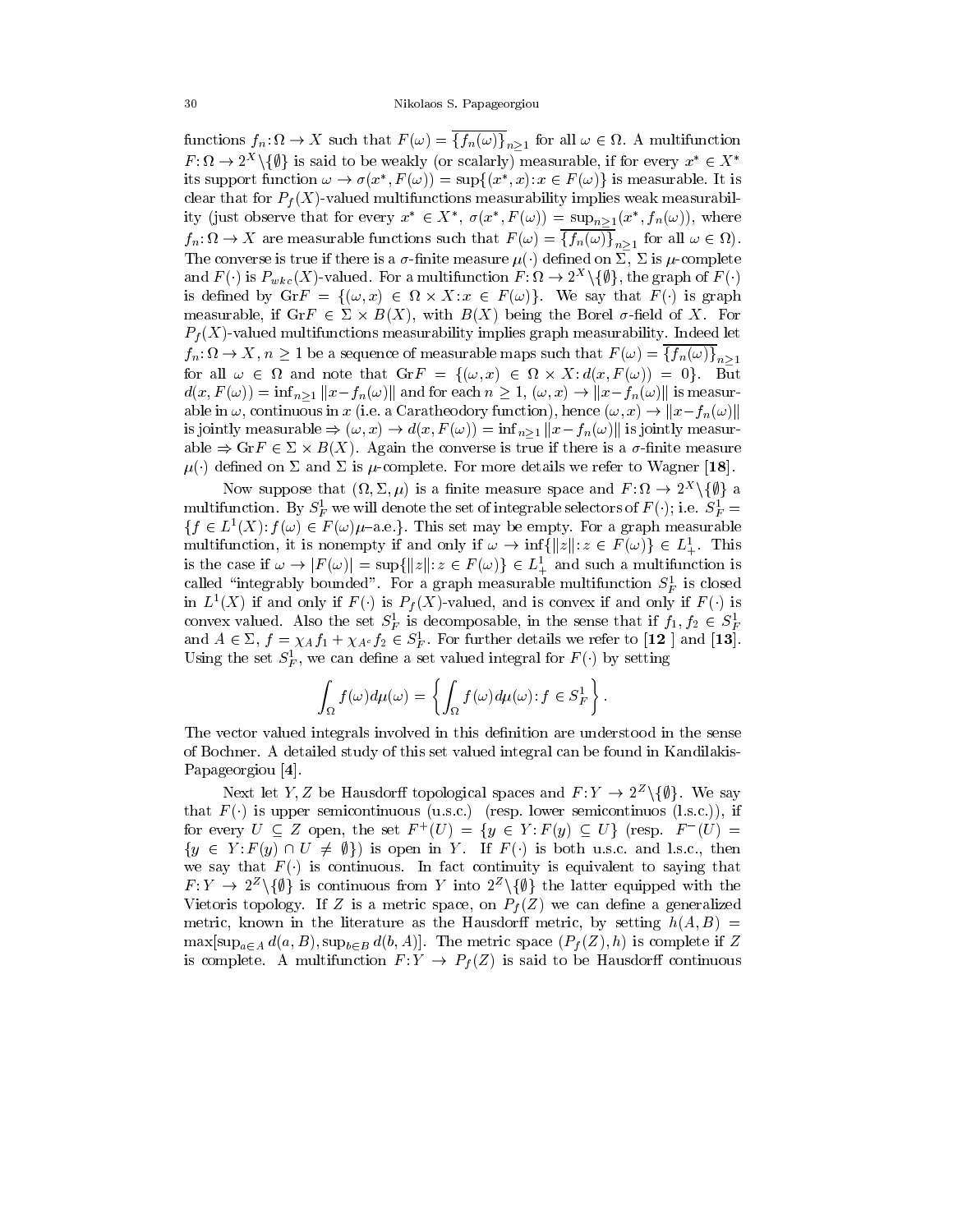(h-continuous), if it is continuous from Y into  $(P_f(Z), h)$ . Since on  $P_k(Z)$  the Vietoris and Hausdorff topologies coincide (see Klein-Thompson  $[6,$  Corollary 4.2.3, p. 41]), a  $P_k(Z)$ -valued multifunction is continuous if and only if it is h-continuous.

Let X be a Banach space and  $\beta$  its family of bounded sets. Then the Hausdorff (ball)-measure of noncompactness  $\beta: \mathcal{B} \to \mathbf{R}_+$  is defined by

 $\beta(B) = \inf \{r > 0 : B \text{ can be covered by finitely many balls of radius } r\}.$ 

A comprehensive introduction to the sub ject of measures of noncompactness can be found in Banas-Goebel  $[1]$ .

Finally, if  ${A_n}_{n\geq1} \subset 2^{\infty}$  ( $\{ \psi \}$ , we set

$$
w\cdot \overline{\lim} A_n = \{ x \in X : x = w\cdot \lim x_{n_k}, x_{n_k} \in A_{n_k}, n_1 < n_2 < \ldots < n_k < \ldots \}
$$

**3. Existence results.** Let  $T = [0, r]$  and X be a separable Banach space. Let  $K: \Delta = \{(t, s): 0 \le s \le t \le r\} \rightarrow \mathcal{L}(X)$  be a strongly continuous kernel (i.e. it is continuous from  $\Delta$  into  $\mathcal{L}(X) = \{\text{bounded linear operators from } X \text{ into itself}\}\$ equipped with the strong operator topology) and let  $V: C(T,X) \to C(T,X)$  be the Volterra integral operator corresponding to the kernel  $K(t, s)$ ; i.e.  $V(x)(t) =$  $\int_0^{\iota} K(t,s) x(s) ds$ . We consider the following integrodifferential inclusion:

$$
\dot{x} \in F(t, x(t), V(x)(t)) \text{ a.e., } x(0) = x_0 \tag{*}
$$

By a solution of (\*), we understand a function  $x(\cdot) \in C(T,X)$  such that

$$
x(t) = x_0 + \int_0^t f(s)ds
$$

for all  $t \in I$  and with  $f \in S_{F(\cdot,x(\cdot),V(x)(\cdot))}^{\mathbb{Z}}$ . Note that such a function is almost everywhere differentiable and  $\dot{x} = f (t) \in F (t, x(t), V (x)(t))$  a.e.

We will start with a "convex" result. For this we will need the following hypothesis on the orientor field  $F(t, x, y)$ .

 $H(F)_1$   $F: I \times X \times X \rightarrow P_{fc}(X)$  is multifunction such that

- (1)  $(t, x, y) \rightarrow F(t, x, y)$  is weakly measurable,
- $(2)$   $(x, y) \rightarrow F(t, x, y)$  is u.s.c. from  $A \times A$  theo  $A_w$ , where  $A_w$  denotes the Banach space  $X$  equipped with the weak topology,
- (3)  $\beta(F(t, B_1, B_2)) \leq k(t)[\beta(B_1) + \beta(B_2)]$ , for all  $B_1, B_2 \subseteq X$  nonempty bounded and with  $\kappa(\cdot) \in L_+^-,$
- (4)  $|F(t, x, y)| = \sup\{|z| : z \in F(t, x, y)\} = a(t) + b(t)(\|x\| + \|y\|)$  a.e. with  $a(\cdot), b(\cdot) \in L_+^-.$

In the proof of the "convex" existence result, we will need the following lemma, which in fact is of independent interest.

 $\blacksquare$  .........  $\cup$  ...  $\blacksquare$   $\blacksquare$   $\blacksquare$   $\blacksquare$   $\blacksquare$   $\blacksquare$   $\blacksquare$   $\blacksquare$   $\blacksquare$   $\blacksquare$   $\blacksquare$   $\blacksquare$   $\blacksquare$   $\blacksquare$   $\blacksquare$   $\blacksquare$   $\blacksquare$   $\blacksquare$   $\blacksquare$   $\blacksquare$   $\blacksquare$   $\blacksquare$   $\blacksquare$   $\blacksquare$   $\blacksquare$   $\blacksquare$   $\blacksquare$   $\blacksquare$ arable Banach space,  $F : M \rightarrow Z^+ \setminus \{ \psi \}$  is a graph measurable multifunction and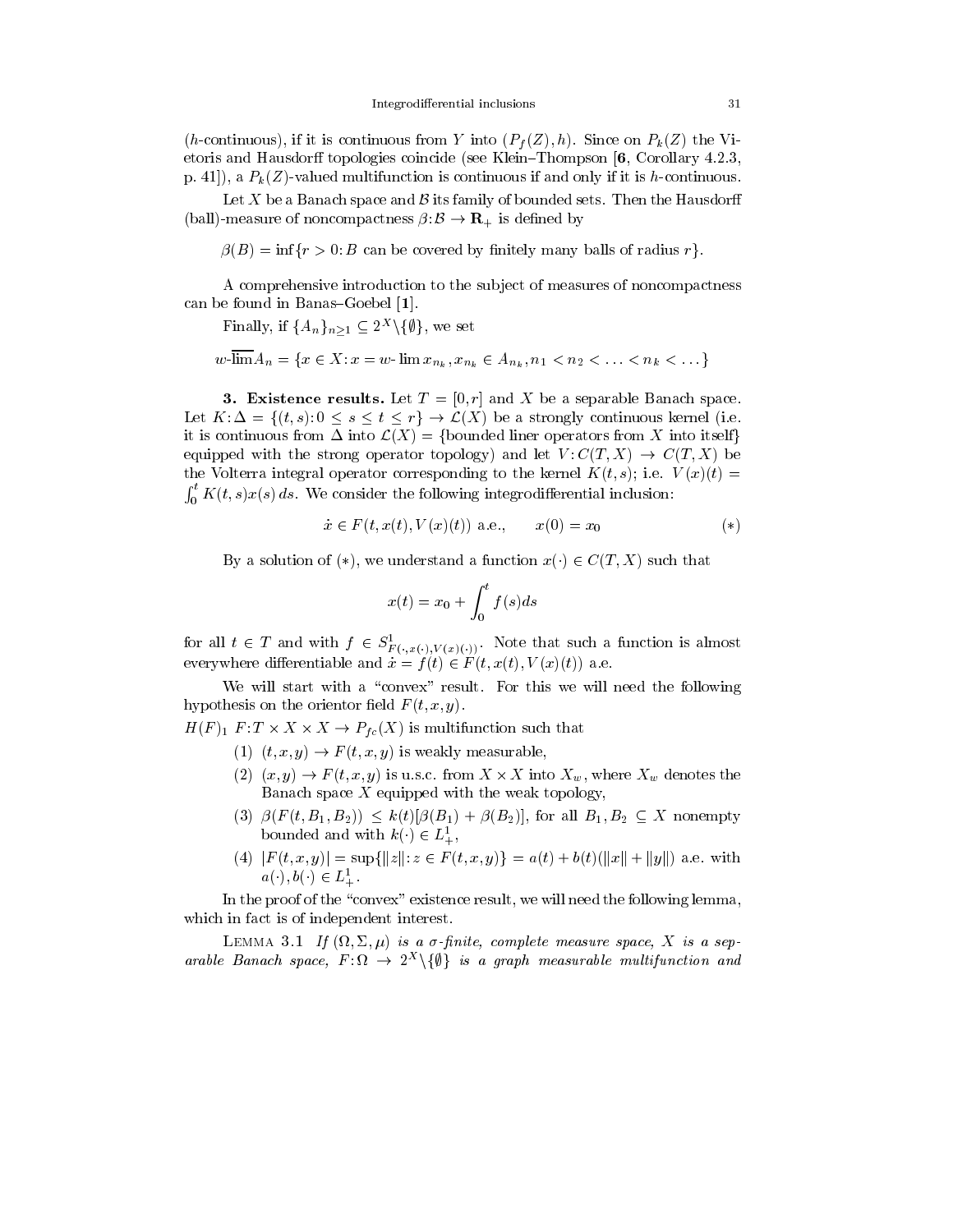$u: u \times \Lambda \to \mathbf{R}$  is a measurable function, then  $\omega \to m(\omega) = \sup \{u(\omega, x): x \in F(\omega)\}$ is measurable.

*Proof.* We need to show that for every  $\sigma \in \mathbf{R}$ , the level set  $\{\omega \in \Omega : m(\omega) > \mathbf{R}\}$  $\theta \in \Sigma$ . Note that  $m(\omega) > \theta$  if and only if there exists  $x \in F(\omega)$  such that  $u(\omega, x) > \sigma$ . So  $\{\omega \in \Omega : m(\omega) > \sigma\} = \text{proj}_{\Omega}\{\omega, x\} \in \text{Grf}: u(\omega, x) > \sigma\}$ .

But since by hypothesis  $F()$  is graph measurable and  $u(.,.)$  is measurable, we have  $\{(\omega, x) \in \mathrm{Gr}F : u(\omega, x) > \theta\} \in \Sigma \times B(X)$ . Then from von Neumann's pro jection theorem (see Saint-Beuve [10, Theorem 4]), we get that  $proj_{\Omega} \{(\omega, x) \in$ we have  $\{(\omega, x) \in \text{Gr}F : u(\omega, x) > \theta\} \in \Sigma \times B(X)$ . Then from von Neumann's projection theorem (see Saint-Beuve [16, Theorem 4]), we get that  $\text{proj}_{\Omega}\{(\omega, x) \in \text{Gr}F : u(\omega, x) > \theta\} \in \Sigma$ . So  $m(\cdot)$  is indeed measurable as claimed

Now we are ready to state and prove our first existence theorem:

THEOREM 3.2 If the hypothesis  $H(F)_1$  holds, then the problem (\*) admits a solution.

Proof. We will start by deriving an a priori bound for the solutions of (\*). So let  $x(\cdot) \in C(T, X)$  be such a solution. Then by definiton we have:

$$
x(t) = x_0 + \int_0^t f(s) \, ds
$$

for all  $t \in I$  and with  $f \in L^1(\Lambda), f(t) \in F(t, x(t), V(x)(t))$  a.e. Hence

$$
||x(t)|| \le ||x_0|| + \int_0^t ||f(s)||
$$
  
\n
$$
\le ||x_0|| + \int_0^t \left( a(s) + b(s) \left( ||x(s)|| + || \int_0^s K(s, \tau) x(\tau) d\tau || \right) \right) ds
$$
  
\n
$$
\le ||x_0|| + \int_0^t \left( a(s) + b(s) ||x(s)|| + b(s) \int_0^s M_1 ||x(\tau)|| d\tau \right) ds
$$

where  $||K(t, s)||_{\mathcal{L}} \leq M_1$  for all  $(t, s) \in \Delta$ . Invoking Pachpatte's inequality (see Theorem 1 in [9]), we get that there exists  $M_2 > 0$  such that for all  $t \in T \Vert x(t) \Vert \leq$  $M_2$ . Then  $V(x)(t) \leq \int_0^t M_1 ||x(s)|| ds \leq M_1 M_2 b = M_3$ 

Denne  $F: I \times X \times X \to P_{fc}(X)$  by  $F(t, x, y) = F(t, p_{M_2}(x), p_{M_3}(y))$ , where  $p_{M_2}(\cdot), p_{M_3}(\cdot): X \to X$  are the  $M_2$  and  $M_3$  radial retractions respectively. Recalling that  $p_{M_2}(\cdot), p_{M_3}(\cdot)$  are Lipschitz continuous and using the hypothesis  $H(F)_1(1)$ , we see that  $(t, x, y) \rightarrow \hat{F}(t, x, y)$  is weakly measurable, while from the hypothesis  $H(F)_1(2)$  and Theorem 7.3.11, of Klein-Thompson [6], we have that  $(x, y) \rightarrow$  $F^{\dagger}(t, x, y)$  is u.s.c. from  $A \times A$  into  $A_w$ . Also if  $B_1, B_2 \subseteq A$  are nonempty, bounded sets, then we have

$$
\beta(\hat{F}(t,B_1,B_2)) = \beta(F(t,p_{M_2}(B_1),p_{M_3}(B_2)) \leq k(t)[\beta(p_{M_2}(B_1) + \beta(p_{M_3}(B_2))].
$$

But note that

note that  
\n
$$
p_{M_2}(B_1) \subseteq \overline{\text{conv}}(B_1 \cup \{0\} \Rightarrow \beta(p_{M_2}(B_1)) \leq \beta(\overline{\text{conv}}(B_1 \cup \{0\})) = \beta(B_1)
$$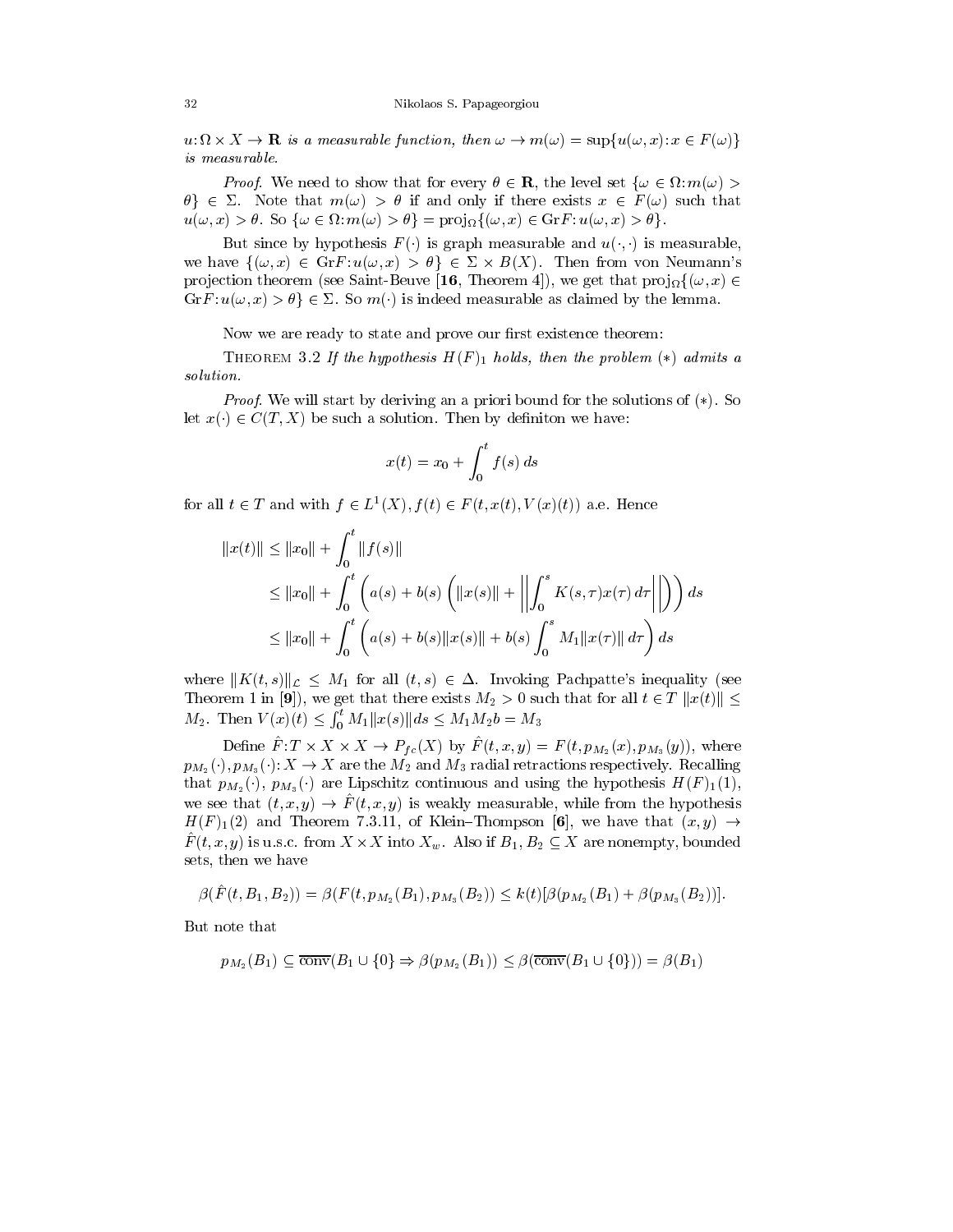and similarly we get that  $\beta(p_{M_3}(B_2)) \leq \beta(B_2)$ . Therefore we have that

$$
\beta(F(t, B_1, B_2)) \leq k(t)[\beta(B_1) + \beta(B_2)]
$$
 a.e.

Finally, observe that  $|\hat{F}(t; x, y)| \leq a(t) + b(t)(M_2 + M_3) = \varphi(t)$  a.e. with  $\varphi(\cdot) \in L_+^{\cdot}$ . Let

$$
L^{1}_{+}.
$$
 Let  
\n
$$
W = \{ y \in C(T, X) : y(t) = x_{0} + \int_{0}^{t} g(s)ds, \ t \in T, \ ||g(t)|| \leq \varphi(t) \text{ a.e.} \}
$$

Clearly this is a nonempty, bounded, equicontinuous and closed subset of  $C(T, X)$ .

Next let  $R: W \to 2^W$  be defined by

$$
R(x) = \{ y \in W : y(t) = x_0 + \int_0^t f(s)ds,
$$
  

$$
t \in T, f \in L^1(X), f(t) \in \hat{F}(t, x(t), V(x)(t)) \text{ a.e.}\}
$$

First we will show that  $R(\cdot)$  has nonempty values. Fix  $x(\cdot) \in C(T,X)$  and  $x \in A$  and let  $\sigma_1: I \to I \times A \times A$  be defined by  $\sigma_1(t) = (t, x(t), V(x(t))$ . Clearly  $\sigma_1(\cdot)$  is measurable. Also let  $\sigma_2: I \times A \times A \times A \rightarrow \mathbf{R}$  be defined by  $\sigma_2(t, x, y) = \sigma(x, F(t, x, y))$ . Because of hypothesis  $H(F)_{1}(1), \sigma_2(\cdot, \cdot, \cdot)$  is measurable. Inen  $\sigma_2 \circ \sigma_1: I \to \mathbf{R}$  defined by  $(\sigma_2 \circ \sigma_1)(t) = \sigma(x, f(t, x(t), V(x)(t))$ is measurable  $\Rightarrow t \rightarrow \hat{F}(t, x(t), V(x)(t))$  is measurable for the Lebesgue  $\sigma$ -field on T (see Section 2). So from Aumann's selection theorem (see Theorem 5.10 of wagner  $[18]$  and since  $[F(t, x, y)] \leq \varphi(t)$  a.e. with  $\varphi(\cdot) \in L_+^{\cdot}$ , we see that  $s_{\tilde{F}(\cdot,x(\cdot),V(x(\cdot))})^2 \neq \emptyset$ , which of course implies that  $R(x) \neq \emptyset$  for all  $x(\cdot) \in C(T,X)$ . Clearly  $R(x)$  is convex and we will now show that it is closed. Indeed let  ${y_n}_{n \geq 1} \subseteq R(x)$  and assume that  $y_n \to y$  in  $C(T, X)$ . Then by definition  $y_n(t) =$  $\cup$  . The set of  $\cup$  . The set of  $\cup$  is  $\cup$  . The set of  $\cup$  is  $\cup$  . The set of  $\cup$  is  $\cup$  is  $\cup$  is  $\cup$  is  $\cup$  is  $\cup$  is  $\cup$  is  $\cup$  is  $\cup$  is  $\cup$  is  $\cup$  is  $\cup$  is  $\cup$  is  $\cup$  is  $\cup$  is  $\cup$  is  $\cup$   $\int_0^1 f_n(s)ds$ , for all  $t \in T$  and with  $f_n \in S^1_{\hat{F}(\cdot,x(\cdot),V(x)(\cdot))}$ ,  $n \geq 1$ . Let  $G(t)$  =  $\overline{\text{conv}}\{f_n(t)\}_{n\geq 1}$ . Clearly  $G(\cdot)$  is measurable and  $G(t) \subseteq \hat{F}(t, x(t), V(t)) \in P_{kc}(X)$ (since  $\beta(\hat{F}(t, B_1, B_2) \leq k(t)[\beta(B_1) + \beta(B_2)]$  a.e.; just take  $B_1 = \{x(t)\}\$  and  $B_2 =$  $\{V(x)(t)\}\text{, note that } \beta(B_1) = \beta(B_2) = 0 \text{ and so obtain that } \beta(\hat{F}(t, B_1, B_2)) = 0 \Rightarrow$  $F(t, x(t), V(x)(t)) \in P_{kc}(\Lambda)$ . Hence  $G(t) \in P_{kc}(\Lambda)$ ,  $t \in I$ , and  $|G(t)| \leq$  $|F(t, x(t), V(x)(t))| \leq \varphi(t)$  a.e. So invoking proposition 3.1 of [10], we deduce that  $S_{\tilde{G}} \in F_{wkc}(L^2(\Lambda))$  and so by the Eberlein–Smulian theorem and by passing to a subsequence if necessary, we may assume that  $f_n \stackrel{w}{\longrightarrow} f$  in  $L^2(X)$ . Since  $S_{\tilde{F}(\cdot,x(\cdot),V(x)(\cdot))}^{\mathcal{F}} \in P_{wkc}(X)$  (see Proposition 3.1 in [10]), we get that  $f \in S_{\hat{F}(\cdot|x(\cdot),V(x)(\cdot))}^{\times}$ . Then  $y(t) = x_0 + \int_0^{\cdot} f(s)ds$  to:  $\int_0^t f(s)ds$  for all  $t \in T$  and with  $f \in \mathcal{F}_{\hat{F}(\cdot,x(\cdot),V(x)(\cdot))}$ . So  $R(x) \in F_{fc}(\cup (T,\Lambda)).$ 

Next let  $B \subseteq W$  be nonempty and closed. In what follows, we set  $B(t) =$  ${x(t): x(\cdot) \in B}$ . We have

$$
R(B)(t) = \left\{ x_0 + \int_0^t f(s)ds \colon f \in L^1(X), f(s) \in \hat{F}(s, x(s), V(x)(s)) \text{ a.e., } x \in B \right\}
$$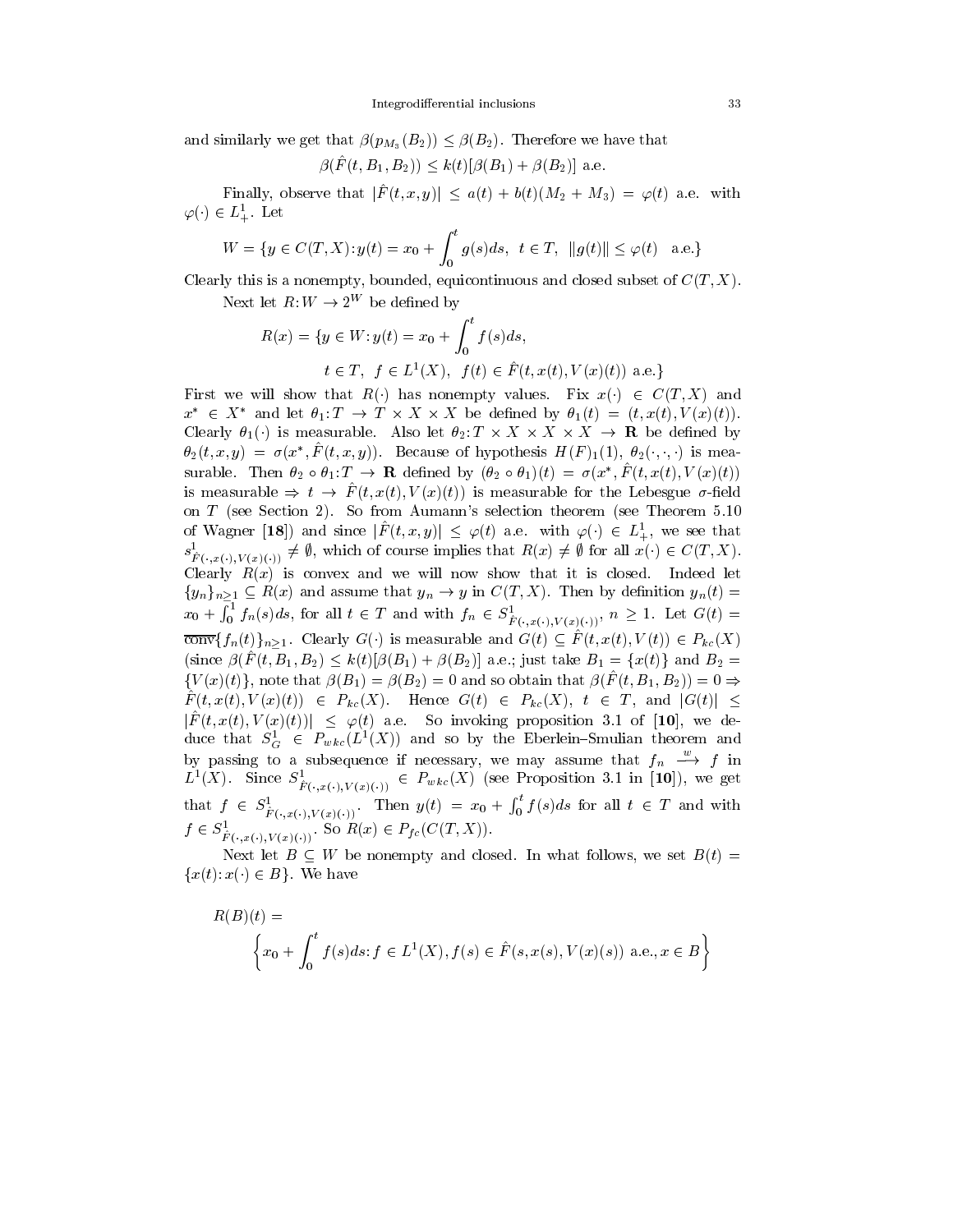Note that  $\{\hat{F}(s, x(s), V(x)(s): x \in B\} \subseteq \hat{F}(s, B(s), \overline{V(B)(s)})$  for all  $s \in T$ . Also for every  $x \in A$ , we have

$$
\sigma(x^*, \hat{F}(s, B(s), \overline{V(B)(s)}) = \sigma\left(x^*, \bigcup_{\substack{x \in B(s) \\ y \in \overline{V(B)(s)}}} \hat{F}(s, x, y)\right)
$$

$$
= \sup[\sigma(x^*, \hat{F}(s, x, y)) : (x, y) \in B(s) \times \overline{V(B)(s)}].
$$

Observe that  $s \to B(s)$  is measurable, since if  $\{x_n\}_{n\geq1} \subseteq B$  is dense in B, then from the continuity of the evaluation map, we have that  $B(s) = \{x_n(s)\}_{n \geq 1}$ , establishing the measurability of  $B(.)$ . Similarly, using theorem 3.1 of Kandilakis-Papageorgiou [4], we have that

$$
\overline{V(B)(s)} = \overline{\left\{ \int_0^s K(s,\tau)x_n(\tau)d\tau \right\}}_{n\geq 1} \Rightarrow s \to \overline{V(B)(s)}
$$
 is measurable.

Since  $(s, x, y) \rightarrow \sigma(x, r, s, x, y)$  is measurable (follows from hypothesis  $H(F)(1)$ , from Lemma 3.1, we deduce that

$$
s \to \sup[\sigma(x^*, F(s, x, y)) : x \in B(s), y \in \overline{V(B)(s)}]
$$
 is measurable  
\n
$$
\Rightarrow s \to \sigma(x^*, \hat{F}(s, B(s), \overline{V(B)(s)})
$$
 is measurable  
\n
$$
\Rightarrow s \to \overline{\text{conv}}F(s, B(s), \overline{V(B)(s)}) = H(s)
$$
 is measurable for the Lebesgue  
\n
$$
\sigma\text{-field on }T \text{ (see Section 2)}.
$$

Thus there exist  $h_n: T \to X$ ,  $n \geq 1$ , Lebesgue measurable functions such that for all  $t \in I$ ,  $H(t) = \{h_n(t)\}_{n \ge 1}$ . So invoking Proposition 1.6 of Monch [7] (see also Lemma 2.2 of Kisielewicz [5]), we have

$$
\beta(R(B)(t)) \leq \beta \left[ \int_0^t \{h_n(s)\}_{n\geq 1} ds \right] \leq \int_0^t \beta(\{h_n(s)\}_{n\geq 1} ds
$$
  
= 
$$
\int_0^t \beta(H(s)) ds = \int_0^t \beta(\hat{F}(s, B(s), \overline{V(B)(s)}) ds
$$
  

$$
\leq \int_0^t k(s)[\beta(B(s)) + \beta(\overline{V(B)(s)})] ds
$$
  
= 
$$
\int_0^t k(s)[\beta(B(s)) + \beta(V(B)(s))] ds.
$$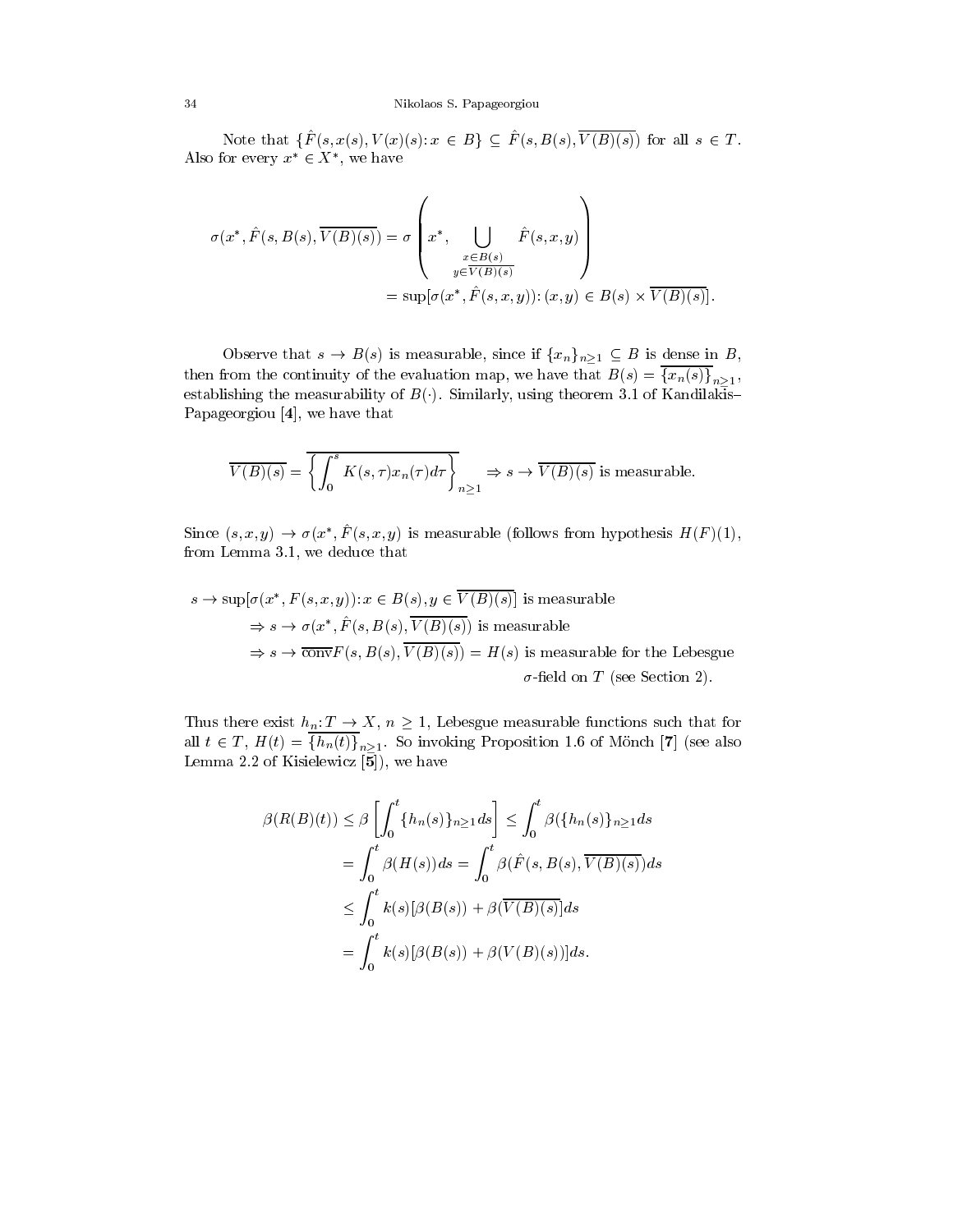From the definition of the Volterra integral operator  $V(.)$ , we have

$$
\beta(\overline{V(B)(s)}) = \beta(V(B)(s)) = \beta \left[ \int_0^s K(s, t)B(\tau)d\tau \right]
$$
  
\n
$$
= \beta \left[ \int_0^s K(s, \tau)x_n(\tau)d\tau : n \ge 1 \right]
$$
  
\n
$$
\le \int_0^s \beta(K(s, \tau)x_n(\tau) : n \ge 1)d\tau \qquad \text{(see Mönch [7])}
$$
  
\n
$$
\le \int_0^s M_1 \beta(\{x_n(\tau)\}_{n \ge 1})d\tau = \int_0^s M_1 \beta(B(\tau))d\tau
$$
  
\n
$$
\Rightarrow \int_0^t \beta(V(B)(s))ds \le \int_0^t \int_0^s M_1 \beta(B(\tau))d\tau ds \le M_1 r \int_0^t \beta(B(\tau))d\tau.
$$

So we have:

$$
\beta(R(B(t)) \leq \int_0^t k(s)[\beta(B(s)) + M_1 r \beta(B(s))]ds.
$$

 $\blacksquare$  .  $\blacksquare$   $\blacksquare$   $\blacksquare$   $\blacksquare$   $\blacksquare$   $\blacksquare$   $\blacksquare$   $\blacksquare$   $\blacksquare$   $\blacksquare$   $\blacksquare$   $\blacksquare$   $\blacksquare$   $\blacksquare$   $\blacksquare$   $\blacksquare$   $\blacksquare$   $\blacksquare$   $\blacksquare$   $\blacksquare$   $\blacksquare$   $\blacksquare$   $\blacksquare$   $\blacksquare$   $\blacksquare$   $\blacksquare$   $\blacksquare$   $\blacksquare$   $\blacksquare$   $\blacksquare$   $\$  $\left[\exp\left(-\lambda \int_0^t k(s)ds\right) \beta(B(t))\right], \lambda > 0.$  Using the properties of  $\beta$ () and the fact that  $W \subseteq C(T,H)$  is equicontinuous, we can easily check that  $\psi(\cdot)$  is a sublinear measure of noncompactness, in the sense of Banas Goebel [1]. We have

$$
\beta(R(B)(t)) \leq \int_0^t k(s)(1 + M_1r) \exp\left(-\lambda \int_0^t k(\tau) d\tau\right) \times
$$
  
\n
$$
\exp\left(\lambda \int_0^t k(\tau) d\tau\right) \beta(B(s)) ds
$$
  
\n
$$
\leq \int_0^t k(s)(1 + M_1r) \psi(B) \exp\left(\lambda \int_0^s k(\tau) d\tau\right) ds
$$
  
\n
$$
= \frac{(1 + M_1r) \psi(B)}{\lambda} \int_0^t d\left(\exp\left(\lambda \int_0^t k(\tau) d\tau\right)\right)
$$
  
\n
$$
\Rightarrow \beta(R(B)(t) \exp\left(-r \int_0^t k(s) ds\right) \leq \left(\frac{1 + M_1r}{\lambda}\right) \psi(B), \quad t \in T
$$
  
\n
$$
\Rightarrow \psi(R(B)) \leq \left(\frac{1 + M_1r}{\lambda}\right) \psi(B).
$$

So if we choose  $\lambda > (1 + M_1r)$ , we have that  $R(\cdot)$  is  $\psi$ -contraction.

Next we will show that the multifunction  $R(\cdot)$  has a closed graph. To this end, let  $[x_n, y_n] \in \text{Grr}(R, n \geq 1, |x_n, y_n| \to |x, y|$  in  $\cup (I, \Lambda) \times \cup (I, \Lambda)$ . By definition for every  $n \geq 1$ , we have  $y_n(t) = x_0 + \int_0^t f_n(s)ds$  for all  $t \in T$  and with  $f_n \in L^1(X)$ ,  $f_n(t) \in F(t, x_n(t), V(x_n)(t)$  a.e. But  $x_n \to x$  in  $C(T, \Lambda)$  and so  $V(x_n) \to V(x)$  in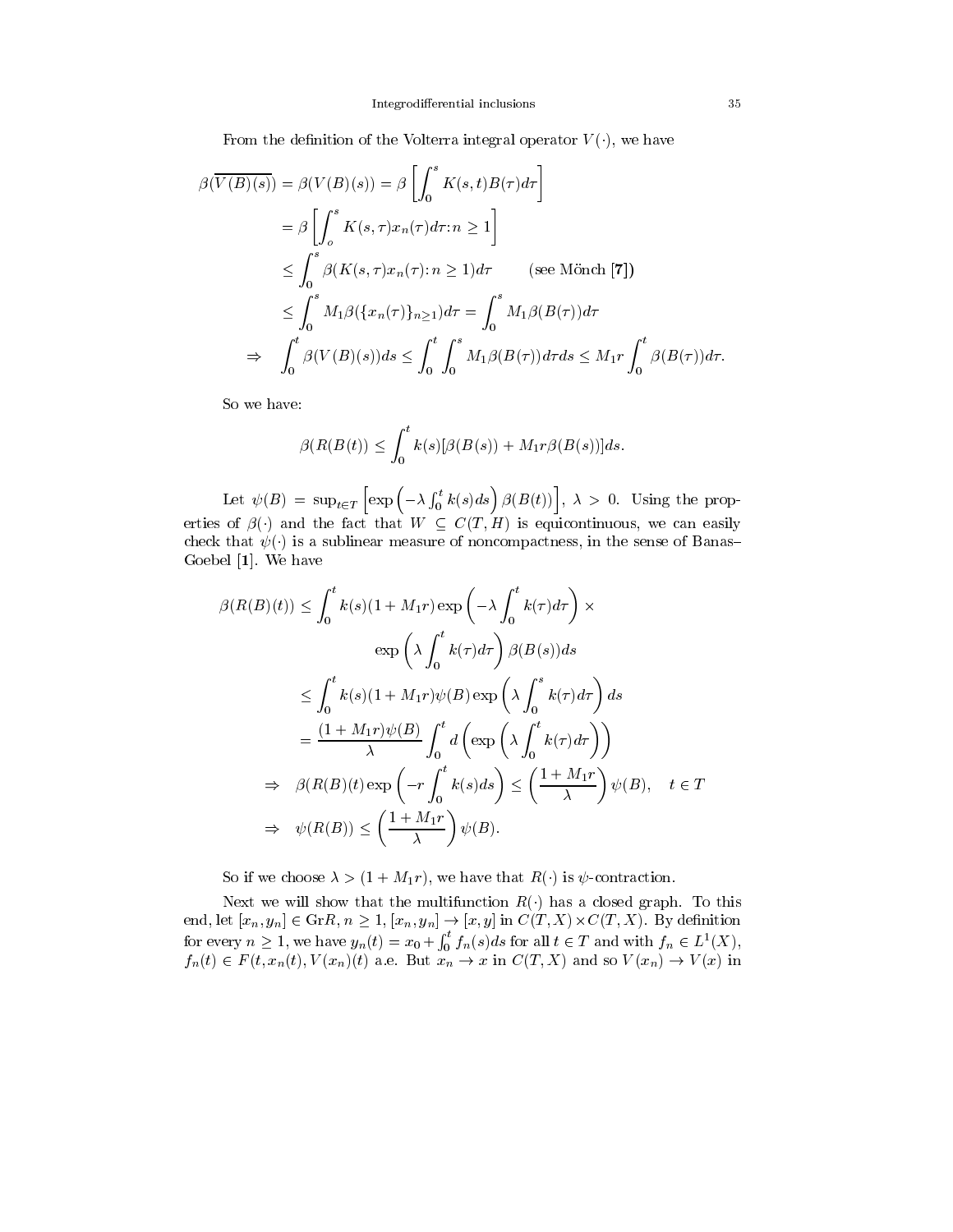$C(T, \Lambda)$ . Since  $F(t, \cdot, \cdot)$  is u.s.c. from  $\Lambda \times \Lambda$  thuo  $\Lambda_{\omega}$ , using Theorem 7.4.2, p. 90 of Klein-Thompson  $[6]$ , we have

$$
\overline{\text{conv}}\bigcup_{n\geq 1}\hat{F}(t,x_n(t),V(x_n)(t))=G(t)\in P_{wkc}(X)
$$

and clearly  $t \to G(t)$  is a measurable multifunction, with  $|G(t)| = \sup\{|z| : z \in$  $G(t) \leq \varphi(t)$  a.e. So invoking once again Proposition 3.1 of [10], we get that  $S_G \in \Gamma_{wkc}(L^2(\Lambda))$ . Since  $\{f_n\}_{n \geq 1} \subseteq S_G^2$ , from the Eberlein-Smulian theorem and by passing to a subsequence if necessary, we may assume that  $f_n \to f$  in  $L^1(X)$ . Using Theorem 3.1 of [11] we have

$$
f(t) \in \overline{\text{conv}}\,w\text{-}\overline{\text{lim}}\{f_n(t)\}_{n\geq 1} \subseteq \overline{\text{conv}}\,w\text{-}\overline{\text{lim}}\hat{F}(t,x_n(t),V(x_n)(t))
$$

$$
\subseteq \hat{F}(t,x(t),V(x)(t)) \text{ a.e.,}
$$

the last inclusion following from the fact that  $F\left(t, \cdot, \cdot\right)$  is u.s.c. from  $X \times X$  into  $X_w$ , is convex-valued and  $x_n \rightarrow x$ ,  $V(x_n) \rightarrow V(x)$  in  $C(T, X)$ . Hence

$$
y(t) = x_0 + \int_0^t f(s)ds
$$

for all  $t \in T$  and with  $f \in S_{\tilde{F}(\cdot,x(\cdot),V(x(\cdot)))}^{\tilde{F}(\cdot,x(\cdot))}$ . Thus  $[x, y] \in G_r R$ ; i.e.,  $R(\cdot)$  has a closed graph in  $W \times W$ .

Apply Theorem 4.1 of Tarafdar–Vyborny [17], to get  $x \in R(x)$ . Then as in the beginning of the proof, using the definition of  $\overline{F}(t, x, y)$  and Pachpatte's inequality (Theorem 1, in [9]), we get that  $||x(t)|| \leq M_2$ ,  $||V(x)(t)|| \leq M_3$  for all  $t \in T$  and so  $\hat{F}(t, x(t), V(x)(t)) = F(t, x(t), V(x)(t)).$  Hence  $x(\cdot) \in C(T, X)$  is the desired solution of  $(*)$ .

Now we will prove the "nonconvex" analog of Theorem 3.2. For this we will need the following hypothesis on the orientor field  $F(t, x, y)$ .

 $H(F)$ <sub>2</sub>  $F: I \times A \times A \rightarrow P_f(A)$  is a multifunction such that

- (1)  $(t, x, y) \rightarrow P_f(X)$  is graph measurable,
- (2)  $(x, y) \to F(t, x, y)$  is l.s.c.,
- (3)  $\beta(F(t, B_1, B_2)) \leq k(t)[\beta(B_1)+\beta(B_2)]$  a.e. for all  $B_1, B_2 \subseteq X$  nonempty, bounded and with  $\kappa(\cdot) \in L_+^{\scriptscriptstyle +}$ ,
- (4)  $|F(t, x, y)| = \sup\{|z| : z \in F(t, x, y)\} \leq a(t) + b(t)(\|x\| + \|y\|)$  a.e., with  $a(\cdot), b(\cdot) \in L_+^-.$

THEOREM 4.3 If hypothesis  $H(F)_2$  holds, then  $(*)$  admits a solution.

Proof. As in the beginning of the proof of Theorem 3.2, we can get that for every solution  $x() \in C(T,X)$  of  $(*)$ , we have  $||x(t)|| \leq M_2$  and  $||V(x)(t)|| \leq M_3$ for all  $t \in T$ . As before, define  $F\left(t, x, y\right) = F\left(t, p_{M_2} (x), p_{M_3} (y)\right)$ . Again we can easily check that  $\hat{F}(\cdot, \cdot, \cdot)$  is graph measurable,  $\hat{F}(t, \cdot, \cdot)$  is l.s.c.,  $\beta(\hat{F}(t, B_1, B_2)) \le$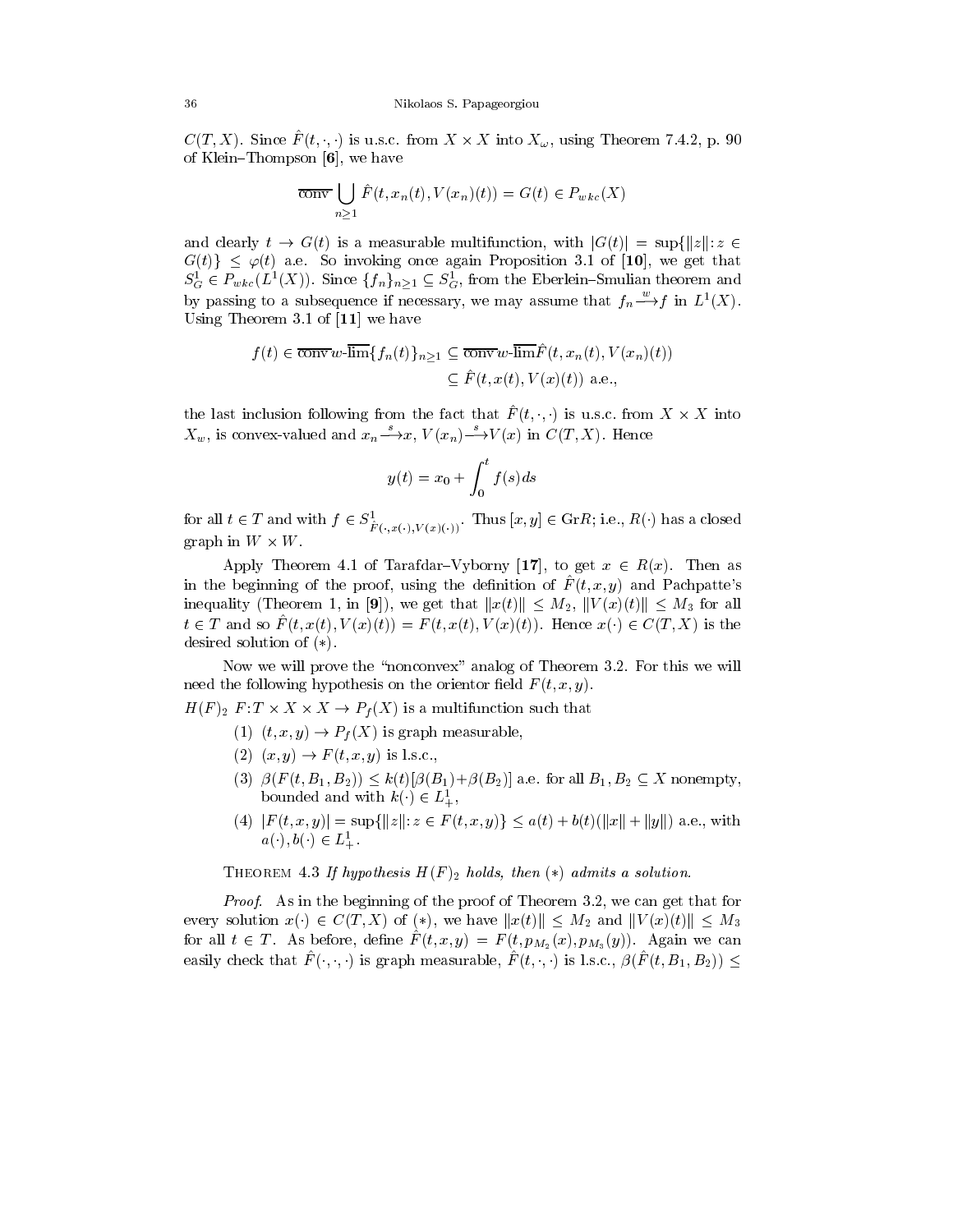$k(t)[\beta(B_1) + \beta(B_2)]$  a.e. and  $\|\hat{F}(t, x, y)\| \leq \sup\{\|z\|: x \in \hat{F}(t, x, y)\} \leq \varphi(t)$  a.e. with  $\varphi(\cdot) \in L_+^{\cdot}$  . Set

$$
L_{+}^{\perp}.\ \text{Set}
$$
  

$$
W = \{y \in C(T, X): y(t) = x_0 + \int_0^t f(s)ds, \ t \in T, ||f(t)|| \le \varphi(t) \ \text{a.e.}\}.
$$

Then W is a closed, convex, bounded and equicontinuous subset in  $C(T, X)$ . Let  $R: W \to 2^{L^-(\Lambda)}$  be defined by  $R(x) = S^{\perp}_{\hat{F}(\cdot,x(\cdot),V(x(\cdot)))}$ .

Note that for every  $x \in W$ , the map  $\eta_x: I \times I \to I \times A \times A \times A$  defined by  $\eta_x(t, v)=(t, x(t), V(x)(t), v)$  is measurable. Then  $\operatorname{Gr}\hat{F}(\cdot, x(\cdot), V(x)(t)) =$  $\eta_x$  (GrF)  $\in$  B(I)  $\times$  B(A) since F(;, ; ) is graph measurable. So

$$
t \to \hat{F}(t, x(t), V(x)(t))
$$

is measurable for the Lebesgue  $\sigma$ -neid on T. Thus  $S_{\hat{F}(\cdot,x(\cdot),V(x)(\cdot))}^{\neq} \neq \emptyset$  and in ract it belongs in  $P_f(L^-(X))$  and is decomposable (see Section 2). Hence  $R: W \rightarrow$  $P_f(L^*(X))$  and from Theorem 4.1 of  $|11|$ , we know that it is l.s.c. So we can apply I neorem 3 of Bressan-Colombo [2] and get v:  $W \to L^2(\Lambda)$  continuous map such that  $v(x) \in R(x)$  for all  $x \in W$ . Then define  $u: W \to W$  by

$$
u(x)(t) = x_0 + \int_0^t v(x)(s)ds, \ \ t \in T.
$$

Let  $B \subseteq W$  be nonempty and closed. We have  $\beta(u(B)(t)) \leq \beta \left[ \int_0^t v(B)(s)ds \right]$ .

Let  $\{x_n\}_{n\geq 1}$  be dense in B. Then  $v(B)(s) = \{v(x_n)(s)\}_{n\geq 1}$ . So using Proposition 1.6 of Mönch  $[7]$ , we get

$$
\beta(u(B)(t)) \leq \beta \left[ \int_0^t v(x_n)(s)ds; n \geq 1 \right] \leq \int_0^t \beta(v(x_n)(s); n \geq 1)ds
$$
  
\n
$$
\leq \int_0^t \beta(\hat{F}(s, B(s), V(B)(s)))ds \leq \int_0^t k(s)[\beta(B(s)) + \beta(V(B)(s))]ds
$$
  
\n
$$
\leq \int_0^t k(s)[\beta(B(s)) + M_1 r \beta((B)(s))]ds.
$$

As in the proof of Theorem 3.2, set  $\mathcal{F}(\mathbb{Z})$  , supply Theorem  $\Bigl[\exp\Bigl(-\lambda\int_0^t k(s)ds\Bigr)\Bigr],$ which is a sublinear measure of noncompactness on the nonempty subsets of  $\tilde{W}$ . Then, as before, we get  $\psi(u(B)) \leq (1 + rM_1)\lambda^{-1} \psi(B)$ 

If we choose  $\lambda > (1 + rM_1)$ , we get that  $u(\cdot)$  is a  $\psi$ -contraction. Clearly  $u(\cdot)$ is continuous, since  $v(\cdot)$  is. Hence Theorem 4.1 of Tarafdar–Vyborny [17], tells us that  $u(\cdot)$  has a fixed point; i.e. there exists  $x \in W$  such that  $x = u(x)$ . Using the is continuous, since  $v(\cdot)$  is. Hence Theorem 4.1 of Tarafdar–Vyborny [17], tells us<br>that  $u(\cdot)$  has a fixed point; i.e. there exists  $x \in W$  such that  $x = u(x)$ . Using the<br>definition of  $\hat{F}(t, x, y)$  and Pachpatte's inequal  $M_2$  and  $||V(x)|| \leq M_3$  for all  $t \in T$ . So  $\hat{F}(t, x(t), V(x)(t)) = F(t, x(t), V(x)(t)).$ Therefore  $x() \in C(T,X)$  solves (\*).